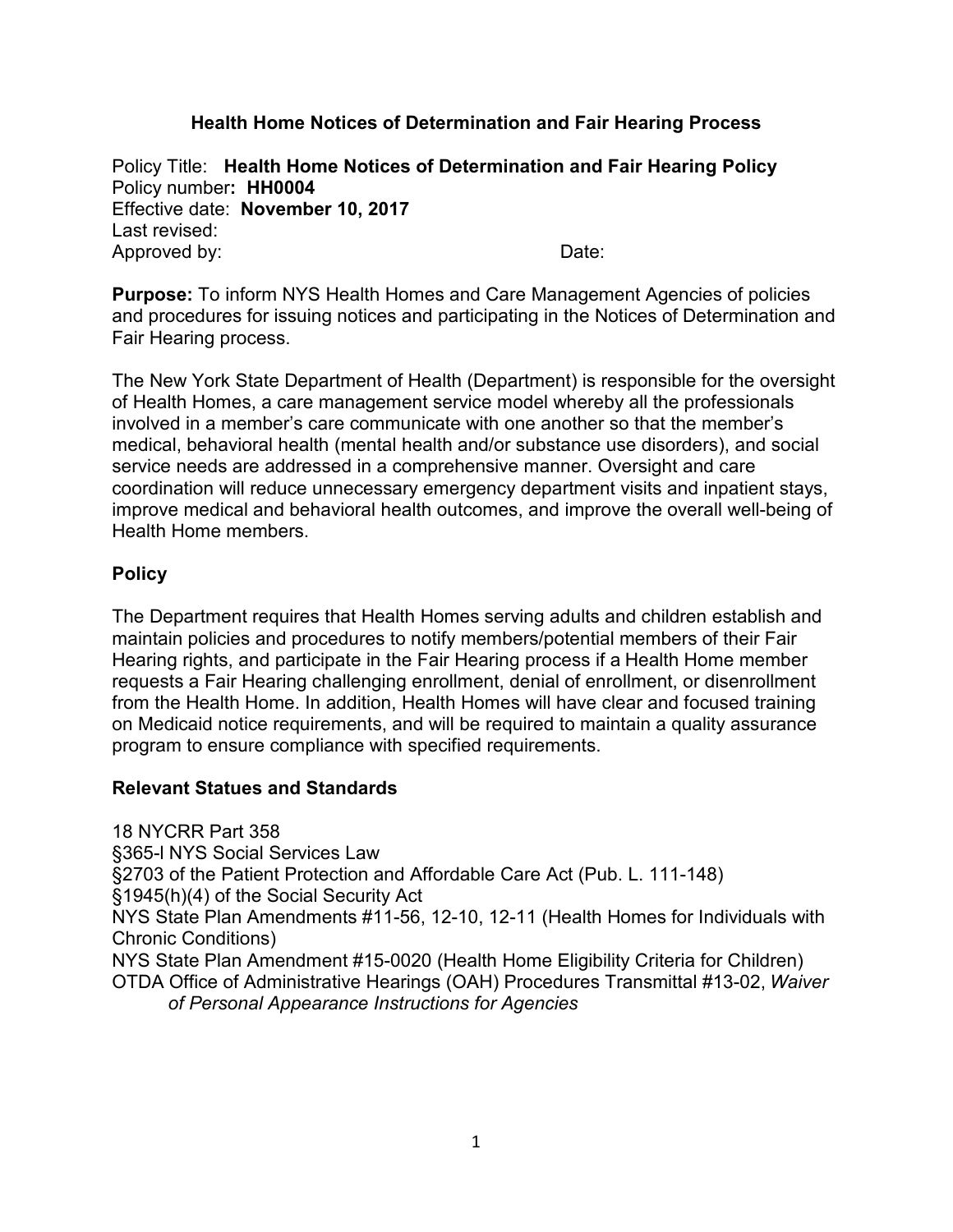## **Glossary of Terminology**

- **Adequate Notice** Notice issued that meets the specifications of 18 NYCRR § 358- 2.22; adequate notice is given when an application for Health Home enrollment Health Home is accepted or denied.
- Aid Continuing -- The right of a Health Home enrollee to have services continue unchanged until the Decision After Fair Hearing is issued; Aid Continuing directives are issued by OTDA.
- **Agency Conference** An informal meeting that may be requested by the member in addition to requesting a Fair Hearing in which the member may submit addition information in support of their disagreement with the determination on enrollment or continued enrollment in the NYS Health Home Program**.**
- **Evidence Packet** Documentation supporting enrollment/disenrollment determinations including, but not limited to, the signed DOH-5055 consent form; the updated Plan of Care; care record notes; and medical documentation.
- **Fair Hearing** A proceeding before an Administrative Law Judge that provides an opportunity for a member and the agency to present evidence in support of a determination that the member does not agree with.
- **Successful Completion** Occurs when a member has met all of the goals in the Plan of Care and no longer meets the appropriateness criteria for participation in a Health Home.
- **Notice Date** The date the Notice of Determination is issued.
- **Notice of Determination** A written notice to a member or potential member of the Health Home's determination of eligibility for enrollment or continued enrollment in the NYS Health Home Program.
- **Timely Notice** Per 18 NYCRR § 358-2.23, a timely notice is one that is mailed at least ten days before the date upon which the proposed action is to become effective.

## **Notice of Determination**

The Department has developed three notices for Health Homes to use to advise a Health Home member or a potential Health Home member and/or their parent/caretaker/guardian/legally authorized representative, of the Health Home's determination on eligibility for enrollment or continued enrollment in the Health Home program. These notices can be found on the Health Home website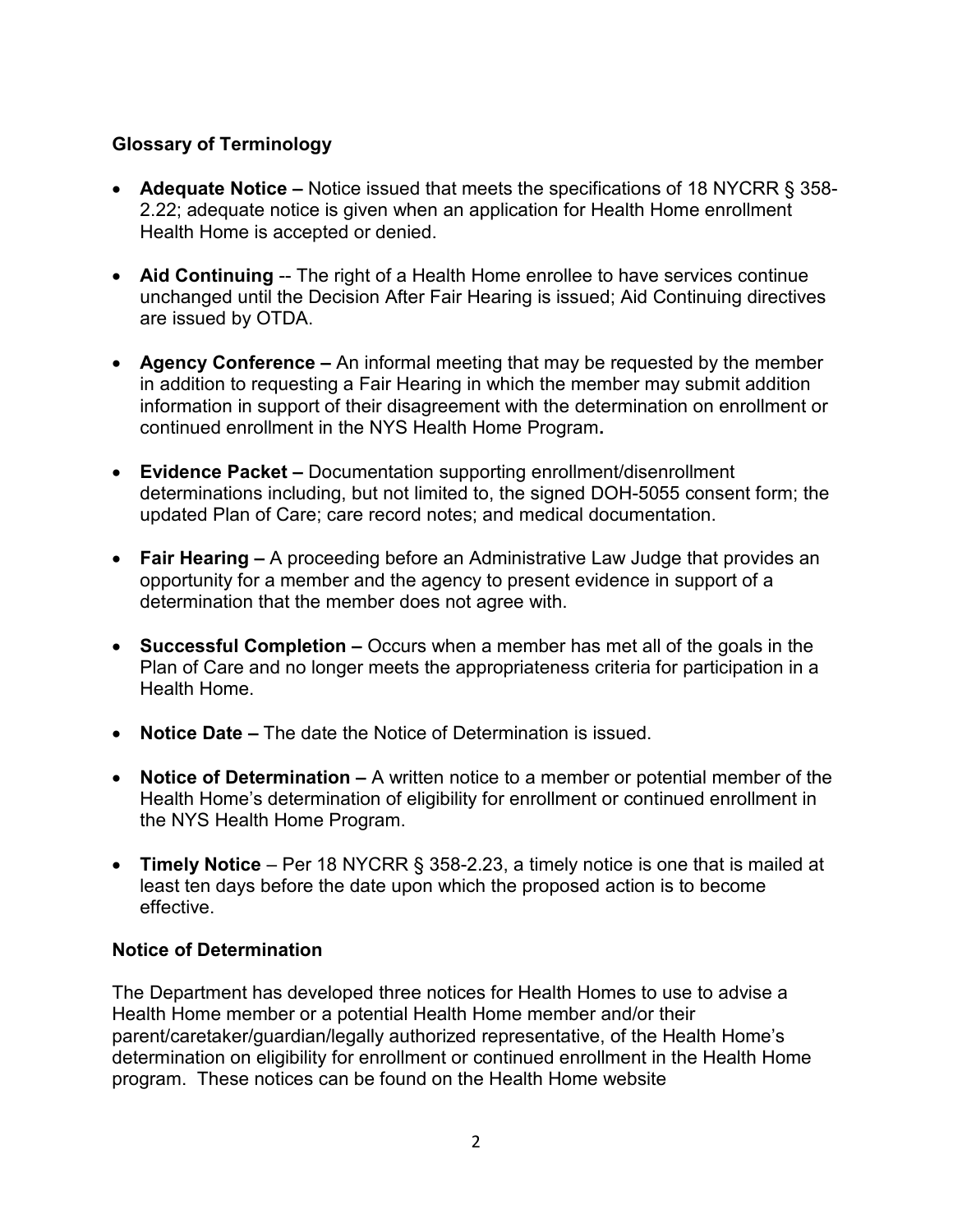(https://www.health.ny.gov/health\_care/medicaid/program/medicaid\_health\_homes/) and should be used by *all* Health Homes serving adults and children.

The notices inform the individual of the decision being made, the reason for the decision, their right to a Fair Hearing, how to request a Fair Hearing, their right to access their Health Home file and copies of documents in the case record, their right to Aid Continuing in certain circumstances, and their right to have an Informal Agency Conference with the Health Home.

# **Health Home Responsibilities**

A Health Home must:

- ensure that the care management agency has a procedure in place to immediately notify the Health Home upon enrollment, denial of enrollment, or disenrollment of a member from the Health Home program;
- issue an adequate notice of a decision to accept or deny an application for enrollment, and issue a timely and adequate notice of a disenrollment;
- hold an informal Agency Conference with the member and their representative upon request of the member;
- have well documented evidence to support enrollment/disenrollment determinations when a Fair Hearing is scheduled including, but not limited to, the signed DOH-5055 consent form; the updated Plan of Care; care record notes; medical documentation, as well as a written summary of the case; the applicable program policy upon which the decision is based; and a copy of the notice sent to the member;
- provide a copy of the evidence packet to the member or their legally authorized representative and provide copies of other documents from the member's case file upon request from the member or their legally authorized representative prior to the hearing;
- attend the Fair Hearing, be familiar with the case, and have the authority to make binding decisions at the hearing including the authority to withdraw the decision; and
- comply with the Decision after Fair Hearing as to enrollment or continued enrollment in the NYS Health Home Program.

## **The Fair Hearing Process**

The member has **60 days from the date of the notice to request a Fair Hearing** from the Office of Temporary and Disability Assistance (OTDA). When a Fair Hearing is requested, OTDA's Office of Administrative Hearings (OAH) will issue form OAH-4420 (Acknowledgement of Fair Hearing Request), the Fair Hearing number assigned, and Confirmation of Aid Status. OTDA OAH will then issue form OAH-457 (Notice of Fair Hearing) to the Health Home and the member. This form will also provide the Fair Hearing number that has been assigned by OTDA, as well as the date, time, and location of the hearing. Form OAH-457 will also indicate the Aid status and if the Health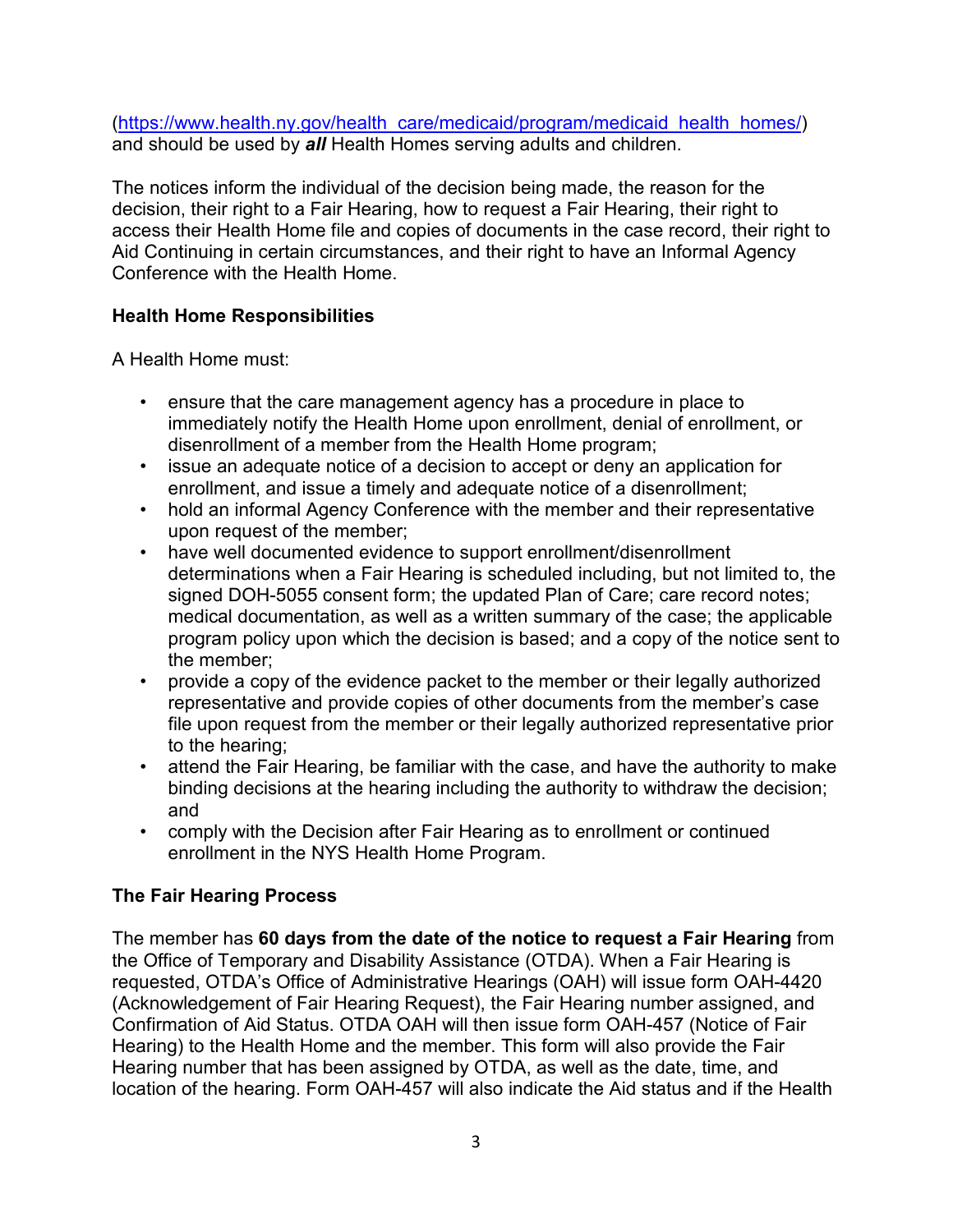Home is being directed to provide Aid Continuing, i.e., to continue providing services unchanged until the Decision After Fair Hearing Notice is issued.

The member has the right to be represented by legal counsel, a relative, a friend or other person, or to represent themselves. At the hearing the member, their attorney or other representative will have the opportunity to present written and oral evidence to demonstrate why the action should not be taken, as well as an opportunity to question any persons who appear at the hearing. Also, the member has a right to bring witnesses to speak in their favor.

The Health Home must attend the Fair Hearing on the scheduled date, time, and location directed on form OAH-457. If the Health Home has a valid reason, they may request an adjournment by contacting OTDA at their office located at 14 Boerum Place, Brooklyn, NY, by phone at 877-209-1134, or online at http://otda.ny.gov/hearings/. OTDA will evaluate the request for adjournment against the regulations. PLEASE NOTE: Simply needing more time may not be sufficient for OTDA to grant an adjournment.

Fair Hearings may be expedited, usually at the request of the member, depending on the urgency of the issue(s), and may be held within three days or sooner.

## **Notice of Determination for Enrollment into the Health Home Program (DOH 5234)**

Form DOH 5234 notifies the member and/or their parent, legal guardian, or legally authorized representative of their Health Home enrollment and the commencement of care management services. The notice should be mailed to the member along with the Health Home welcome letter.

### **Notice of Determination for Denial of Enrollment into the Health Home Program (DOH 5236)**

A member's eligibility for Health Home enrollment must be verified, including proper Medicaid coverage, Health Home eligibility, and appropriateness criteria. Health Homes must issue Form DOH 5236 to any potential (non-enrolled) individual if they are found ineligible. The notice will inform the individual that they did not meet the eligibility criteria for enrollment into the Health Home program and the reason for denial of enrollment. Possible reasons for denial of enrollment or disenrollment from the NYS Health Home Program include:

- Ineligible for Medicaid Medicaid is required for enrollment in Health Homes
- Member has Medicaid coverage type not compatible with Health Home (Emergency Coverage only, Family Planning only, Essential Plan etc.)
- Chronic condition criteria not met
- Member does not meet the appropriateness criteria
- Member currently resides in an excluded setting (Residential Treatment Facility, Nursing Home, Incarceration etc.)
- Member is concurrently enrolled in another Health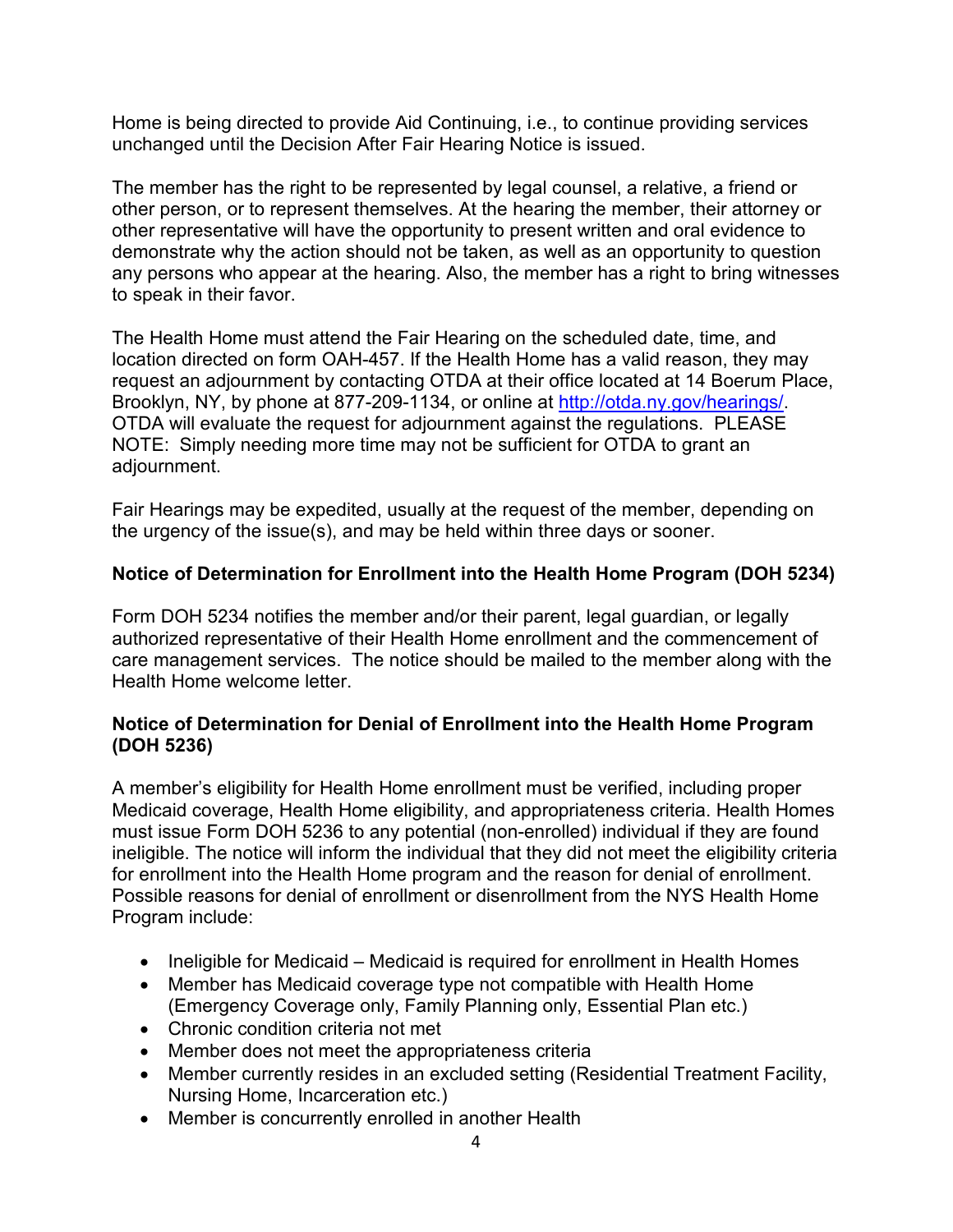## **Notice of Determination for Disenrollment from the Health Home Program (DOH 5235)**

If a determination is made to disenroll a Health Home member or upon a member's successful completion of the Health Home program, timely and adequate notice by means of Form DOH-5235 is required *before* the Health Home can take any action. As defined in 18 NYCRR § 358-2.23, timely notice is one that is mailed at least ten days before the date upon which the proposed action is to become effective. 18 NYCRR § 358-3.3 outlines the requirements for an adequate notice.

NOTE: Fair Hearing rights cannot be invoked when a member voluntarily discontinues Health Home services. In this case, the Health Home should issue a DOH 5058 (Withdrawal of Consent). Should an eligible member want to rejoin a Health Home, the remedy would be to re-enroll.

### **Maintaining Members' Status in the Tracking System**

If Aid Continuing is not granted by OTDA, the Health Home should PEND the enrollment segment in MAPP at the end of the month of disenrollment.

## **Aid Continuing**

If the member requests a Fair Hearing before the effective date stated in the notice, the member may continue to receive benefits unchanged until the Fair Hearing decision is issued. However, if the member checks the box "I agree to have the action taken on my medical assistance benefits, as described in this notice, prior to the issuance of the Fair Hearing Decision" under *Continuing Your Benefits* on the back of the notice, the Health Home can move forward with Pending the enrollment in MAPP until the Decision After Fair Hearing is issued.

# **Agency Conference**

Pursuant to 18 NYCRR § 358-3.8, at any reasonable time prior to the Fair Hearing, the member can request an informal Agency Conference with the Health Home. If the member requests an Agency Conference, the Health Home must arrange for a meeting with the member and/or their representative or anyone they choose (friend, family, attorney, neighbor etc.) and allow the member to submit additional information and review the Health Home's determination on enrollment or continued enrollment.

The Health Home can withdraw its determination and enroll or re-enroll the member. If the Health Home decides to uphold its initial determination, the member will still be entitled to have the initial determination reviewed through the Fair Hearing process.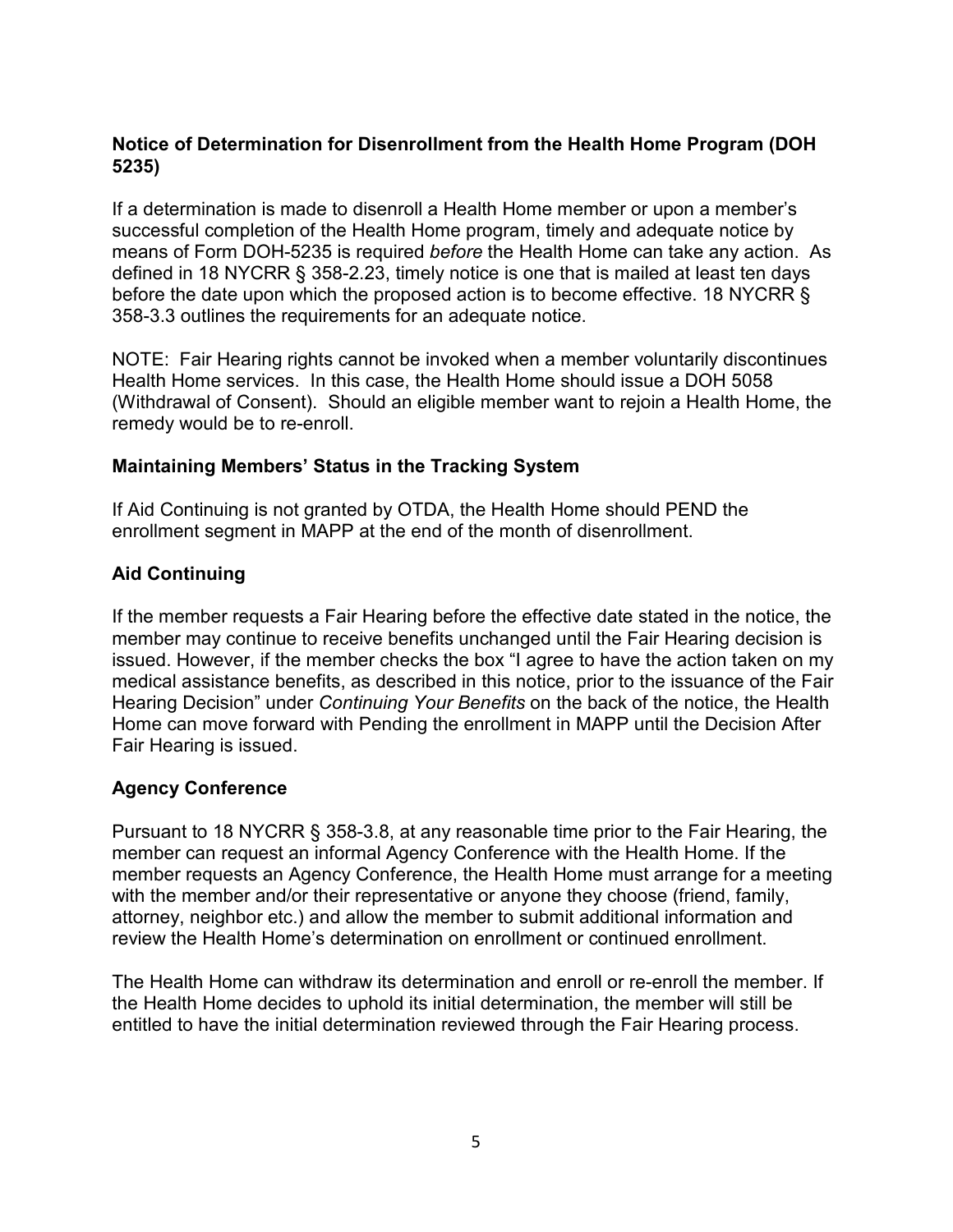#### **Waiver of Appearance**

Under certain circumstances and no later than five calendar days before the hearing date, the Health Home may request a waiver of appearance from OTDA. If OTDA grants this request, the Health Home can submit a written evidentiary packet instead of appearing at the hearing location. Waiver requests will be reviewed and granted on a case-by-case basis. At this time, blanket waivers of appearance will not be granted; however, if the agency contact does not receive a telephone call from OAH prior to the hearing date indicating otherwise, it will be presumed that a waiver has been granted.

The waiver request should contain the primary and back-up contact persons' names and telephone numbers. The waiver request must also contain the fair hearing number, date of hearing, and a summary of the specific facts relevant to the issue under review at the hearing.

For proper inclusion in the fair hearing record, the waiver request and evidentiary packet should be submitted immediately upon notification of the hearing request.

### **Examination of Case Record; Providing Documentation Prior to Fair Hearing**

At any reasonable time prior to the Fair Hearing, the member and/or the member's authorized representative has the right to examine the contents of the member's case record.

In addition, the Health Home must provide complete copies of its documentary evidence to the Administrative Law Judge (ALJ). The Health Home must provide copies of this evidentiary packet to the member and/or their authorized representative within 10 business days within receipt of the Fair Hearing notice. The evidentiary packet must include substantiation to support enrollment/disenrollment determinations including, but not limited to, the signed DOH-5055 consent form; the updated Plan of Care; care record notes; and medical documentation, as well as a written summary of the case; the applicable policy governing the program; a copy of the notice being challenged; and an explanation of the action taken and why it was appropriate and in compliance with that policy.

If the member or their authorized representative needs additional documentation to prepare for the Fair Hearing, the Health Home will provide the requested documentation within a reasonable time prior to the fair hearing date. If the member's request is made less than five business days before the hearing, the Health Home must provide such copies no later than at the time of the hearing. Case file documents should be mailed only if the member specifically asks that they be mailed. If there is insufficient time for such documents to be mailed and received before the scheduled date of the Fair Hearing, the documents may be presented at the hearing instead of being mailed.

Documents must be provided without charge to the member and/or their legally authorized representative.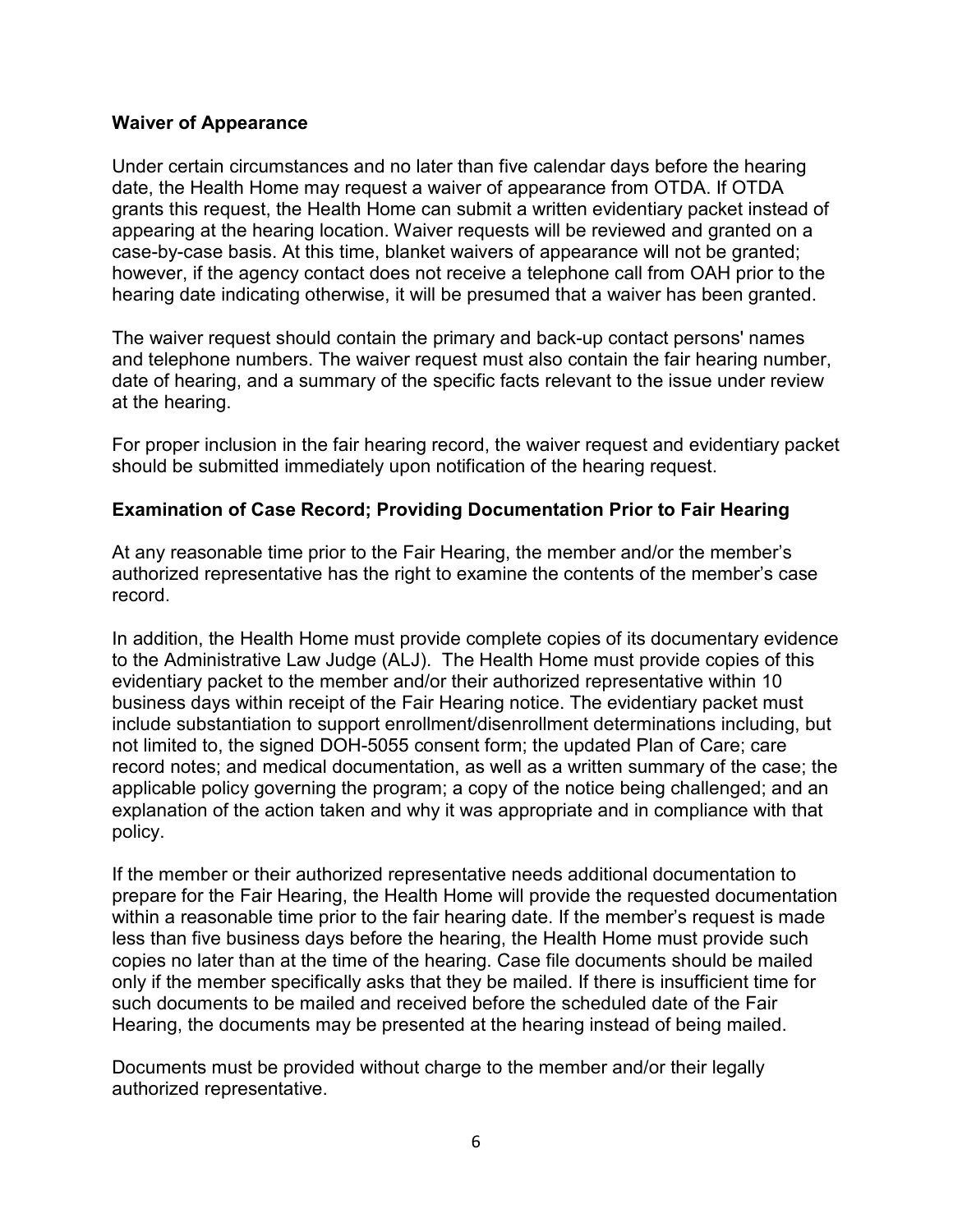## **Decision After Fair Hearing**

When the Decision After Fair Hearing is issued, it is binding upon the Health Home and must be complied with in accordance with 18 NYCRR § 358-6.4.

If the Decision After Fair Hearing is in favor of the disenrolled member, the Health Home will need to end the pended segment in the tracking system and begin a new enrollment segment to be effective the first of the month following disenrollment to ensure no lapse in the segments.

If the member does not feel the Health Home has complied with the fair hearing decision within a reasonable time after receiving the decision, the member may submit a Compliance Complaint to OTDA to be investigated.

Either party may request that OTDA reconsider the Decision After Fair Hearing if the party feels there has been an error in law or fact. A request for reconsideration must be sent to the OTDA Litigation Mailbox at litigationmail.hearings@OTDA.NY.GOV or faxed to (518) 473-6735. While the reconsideration is under review, the Decision After Fair Hearing remains in effect. OTDA will notify the party of the result of its review, and if applicable, that it is correcting an error of law or fact in the decision, and/or reopening the hearing.

#### **Health Home and HARP (Health and Recovery Plans) /HIV SNP (Special Needs Plans) HCBS (Home and Community Based Services) for Adults**

If the BH HCBS eligibility assessment determines that a member is not eligible for HCBS, the HARP or SNP (**not** the Health Home) will issue a notice to the member regarding the outcome of the eligibility assessment for HCBS. If a Fair Hearing is requested, the Health Home will compile the evidence packet as directed by the HARP or SNP in support of the determination; the HARP or SNP have 10 days from the date of the notice to forward the evidentiary packet. The HARP or SNP may request that the Health Home participate in the Fair Hearing Process but the HARP or SNP will be issuing the determination regarding eligibility for HCBS.

# **Training**

Health Homes must provide training to Care Management Agencies on notice procedures and management of the Fair Hearing process. Health Homes must provide access to and information regarding training opportunities that include the Fair Hearing Process described in this policy.